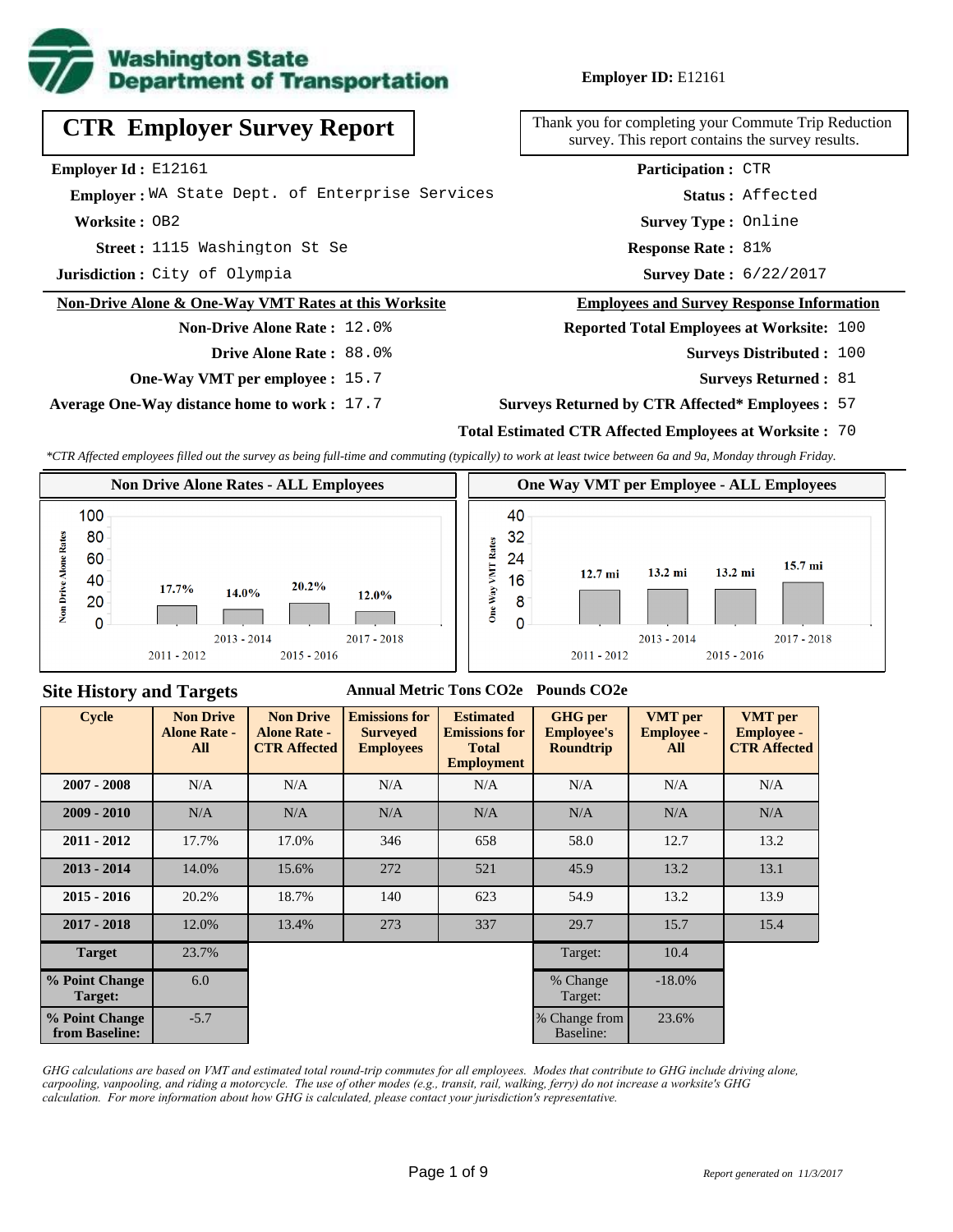# **Washington State<br>Department of Transportation**

## **Commute Trips By Mode - All Employees**

**Q.4: Last week, what type of transportation did you use each day to commute TO your usual work location? (Mode used for the longest distance.)**



*\* Motorcycle-1 is now included in Drive Alone and Motorcycle-2 is included in Carpool. Information about these trips is still available by request.*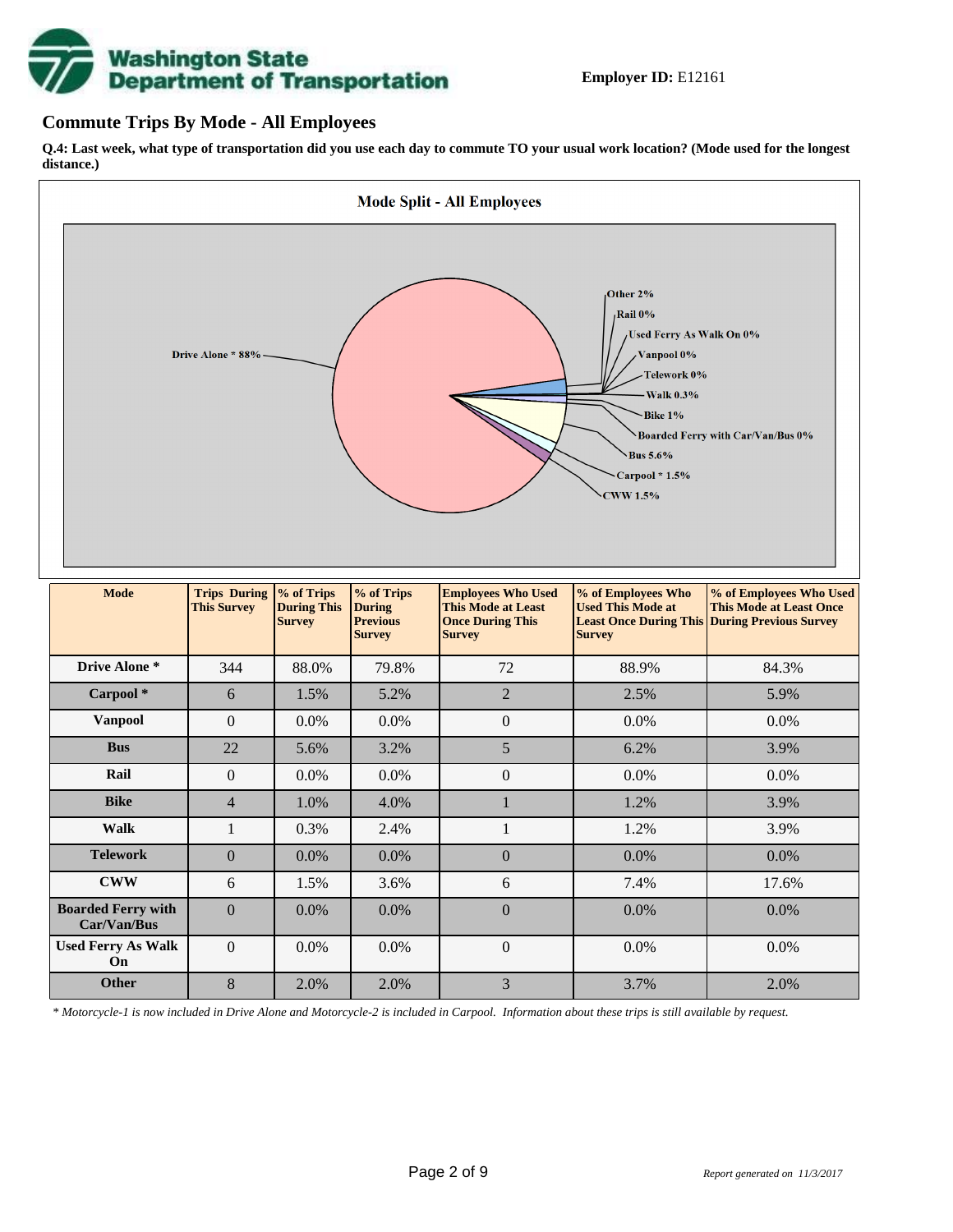

## **Commute Trips By Mode - Affected Employees**

**Q.4: Last week, what type of transportation did you use each day to commute TO your usual work location? (Mode used for the longest distance.)**



*\* Motorcycle-1 is now included in Drive Alone and Motorcycle-2 is included in Carpool. Information about these trips is still available by request.*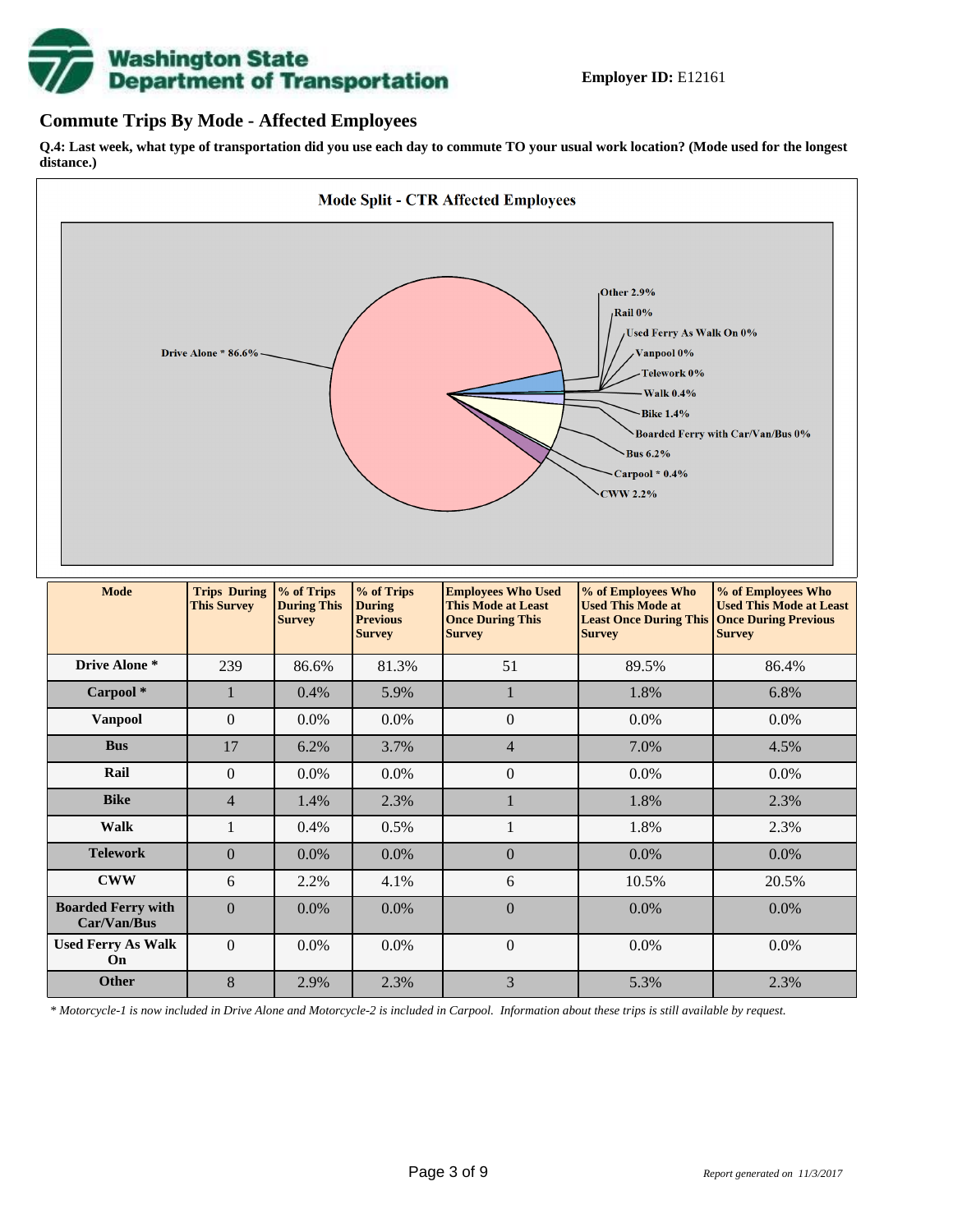

# **Alternative Modes - Number of Employees Who Used a Non-Drive Alone Mode:**

| <b>Non-Drive Alone</b><br><b>Number Of Days</b> | Exactly this $# of$<br><b>Employees</b> | <b>Exactly this % of</b><br><b>Employees</b> | At least # of<br><b>Employees</b> | At least % of<br>employees |
|-------------------------------------------------|-----------------------------------------|----------------------------------------------|-----------------------------------|----------------------------|
| 0 Day                                           | 66                                      | 81%                                          | 81                                | 100%                       |
| 1 Days                                          | 6                                       | 7%                                           | 15                                | 19%                        |
| 2 Days                                          | $\overline{0}$                          | 0%                                           | 9                                 | 11%                        |
| 3 Days                                          | $\overline{2}$                          | 2%                                           | 9                                 | 11%                        |
| 4 Days                                          | $\overline{0}$                          | 0%                                           | 7                                 | 9%                         |
| 5 Days                                          | $\mathbf{r}$                            | 9%                                           | 7                                 | 9%                         |
| <b>6 or More Days</b>                           | 0                                       | 0%                                           | $\Omega$                          | 0%                         |

## **Count by Occupancy of Carpools and Vanpools**

**Q.4 If you used a carpool or vanpool as part of your commute, how many people (age 16 or older) are usually in the vehicle?**

| <b>Ridesharing Occupancy</b> | <b>Mode</b> | <b>Response Count</b> |
|------------------------------|-------------|-----------------------|
| $2*$                         | Carpool     | 6                     |
| 3                            | Carpool     | $\boldsymbol{0}$      |
| 4                            | Carpool     | $\boldsymbol{0}$      |
| 5                            | Carpool     | $\boldsymbol{0}$      |
| >5                           | Carpool     | $\overline{0}$        |
| $<$ 5                        | Vanpool     | $\overline{0}$        |
| 5                            | Vanpool     | $\boldsymbol{0}$      |
| 6                            | Vanpool     | $\boldsymbol{0}$      |
| 7                            | Vanpool     | $\boldsymbol{0}$      |
| 8                            | Vanpool     | $\boldsymbol{0}$      |
| 9                            | Vanpool     | $\boldsymbol{0}$      |
| 10                           | Vanpool     | $\overline{0}$        |
| 11                           | Vanpool     | $\overline{0}$        |
| 12                           | Vanpool     | $\boldsymbol{0}$      |
| 13                           | Vanpool     | $\boldsymbol{0}$      |
| 14                           | Vanpool     | $\overline{0}$        |
| >14                          | Vanpool     | $\boldsymbol{0}$      |

\* Motorcycle-2 counted with Carpool-2 for this table.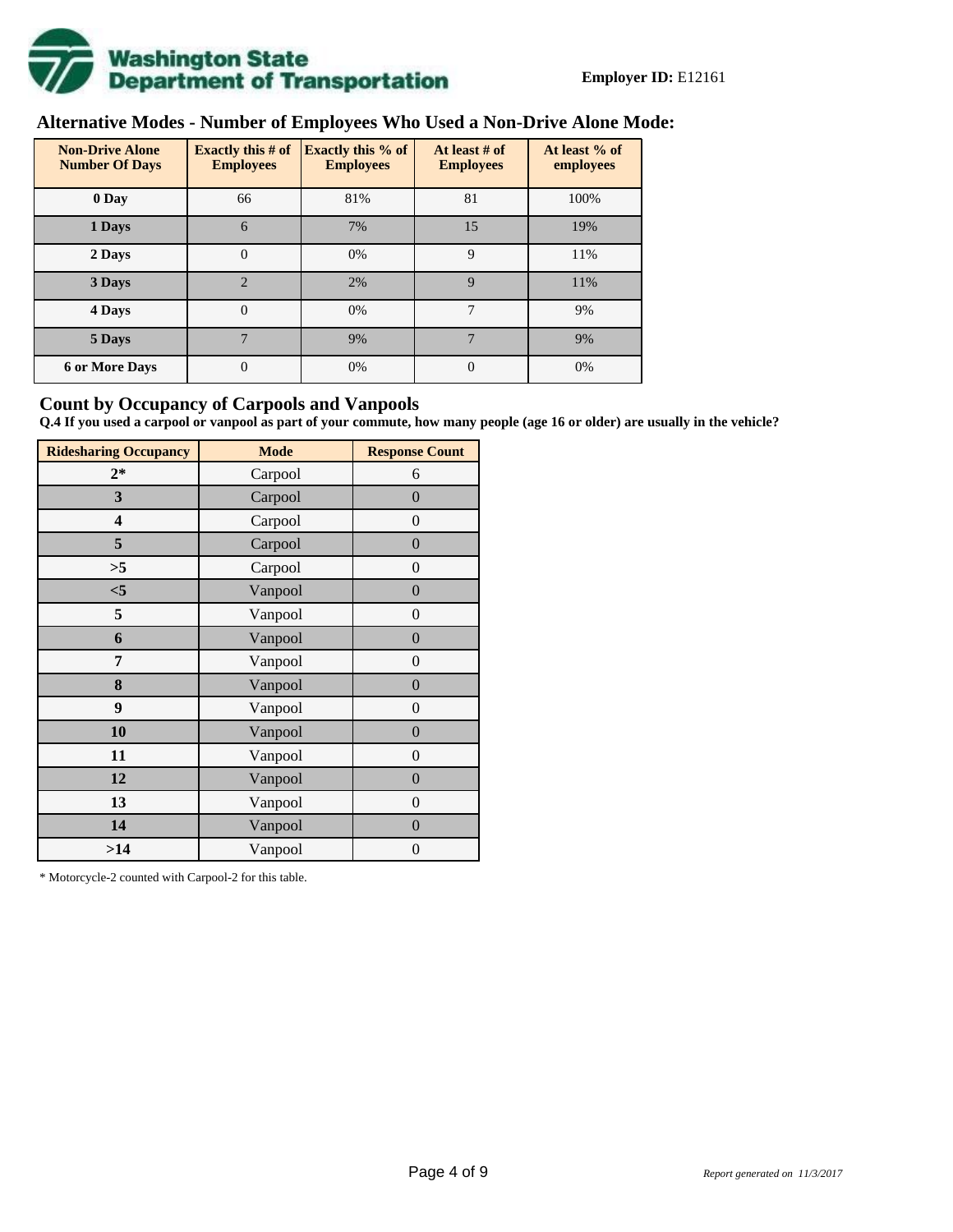

# **Reported Work Schedule - All Employees**

**Q.8 Which of the following best describes your work schedule?**

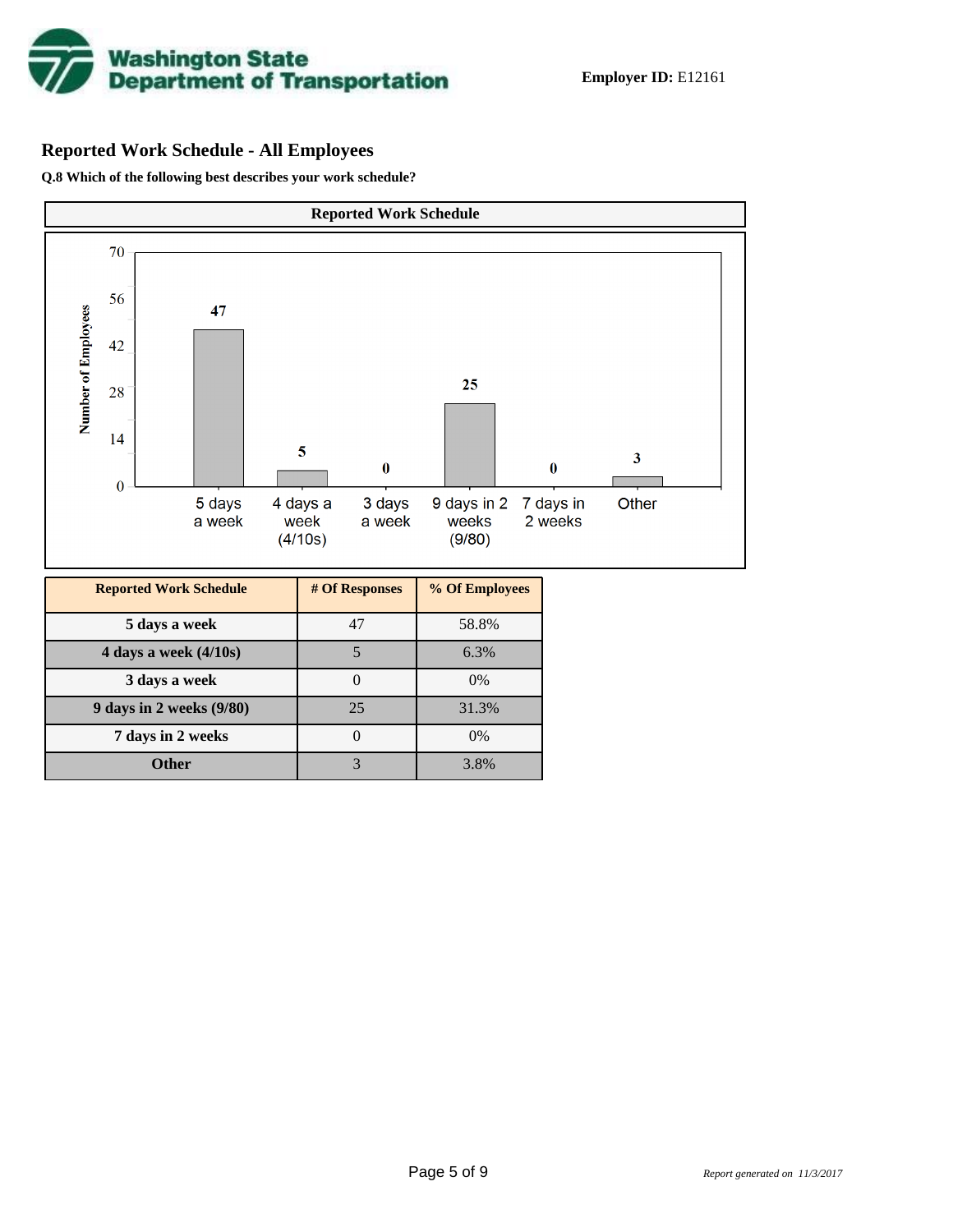

# **Parking and Telework**

**Q.9: On the most recent day that you drove alone to work, did you pay to park? (Mark "yes" if you paid that day, if you prepaid, if you are billed later, or if the cost of parking is deducted from your paycheck.)**



**Q.10: How many days do you typically telework?**

| <b>Telework Frequency</b>           | # of Responses | % of Responses |
|-------------------------------------|----------------|----------------|
| No Answer/Blank                     |                | 1.2%           |
| I don't telework                    | 76             | 93.8%          |
| Occasionally, on an as-needed basis | $\mathfrak{D}$ | 2.5%           |
| 1-2 days/month                      | 2              | 2.5%           |
| 1 day/week                          |                | $0.0\%$        |
| 2 days/week                         |                | $0.0\%$        |
| 3 days/week                         |                | $0.0\%$        |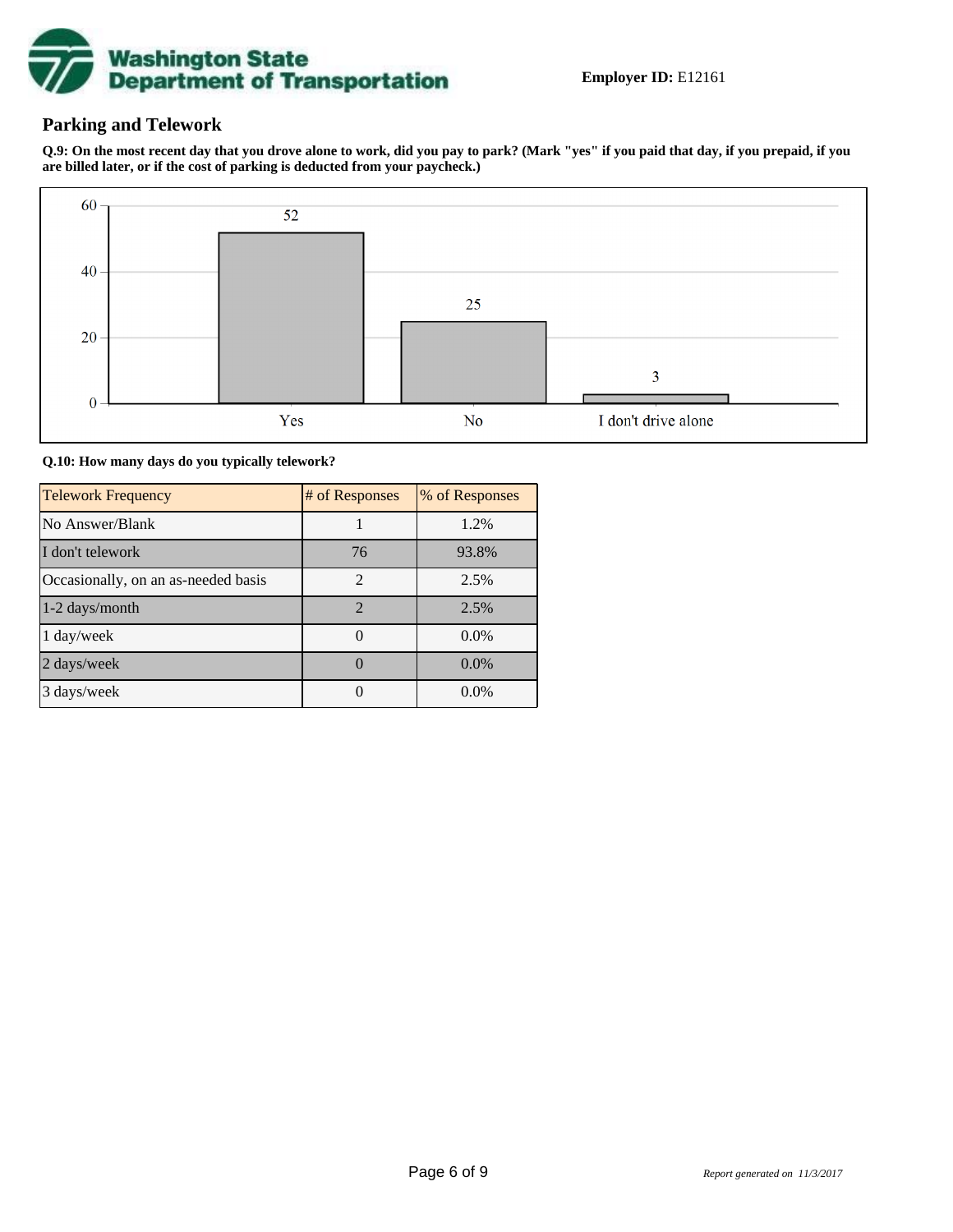

# **Reasons for driving alone to work/not driving alone to work**

**Q11. When you do not drive alone to work, what are the three most important reasons?**

| <b>Question Text</b>                                           | # of Responses | % of Responses |
|----------------------------------------------------------------|----------------|----------------|
| To save money                                                  | 23             | 21.1%          |
| Other                                                          | 20             | 18.3%          |
| Personal health or well-being                                  | 13             | 11.9%          |
| Financial incentives for carpooling, bicycling or walking.     | 10             | 9.2%           |
| Cost of parking or lack of parking                             | 10             | 9.2%           |
| Free or subsidized bus, train, vanpool pass or fare benefit    | 8              | 7.3%           |
| Driving myself is not an option                                | 6              | 5.5%           |
| Emergency ride home is provided                                | 6              | 5.5%           |
| Environmental and community benefits                           | 5              | 4.6%           |
| I have the option of teleworking                               | 3              | 2.8%           |
| I receive a financial incentive for giving up my parking space | 3              | 2.8%           |
| To save time using the HOV lane                                | $\mathfrak{D}$ | 1.8%           |
| Preferred/reserved carpool/vanpool parking is provided         | $\Omega$       | $0.0\%$        |

### **Q12. When you drive alone to work, what are the three most important reasons?**

| <b>Question Text</b>                                      | # of Responses | % of Responses |
|-----------------------------------------------------------|----------------|----------------|
| I like the convenience of having my car                   | 55             | 27.9%          |
| Riding the bus or train is inconvenient or takes too long | 39             | 19.8%          |
| Family care or similar obligations                        | 35             | 17.8%          |
| <b>Other</b>                                              | 23             | 11.7%          |
| My commute distance is too short                          | 17             | 8.6%           |
| Bicycling or walking isn't safe                           | 14             | 7.1%           |
| I need more information on alternative modes              | 6              | 3.0%           |
| My job requires me to use my car for work                 | 6              | 3.0%           |
| There isn't any secure or covered bicycle parking         | $\mathfrak{D}$ | 1.0%           |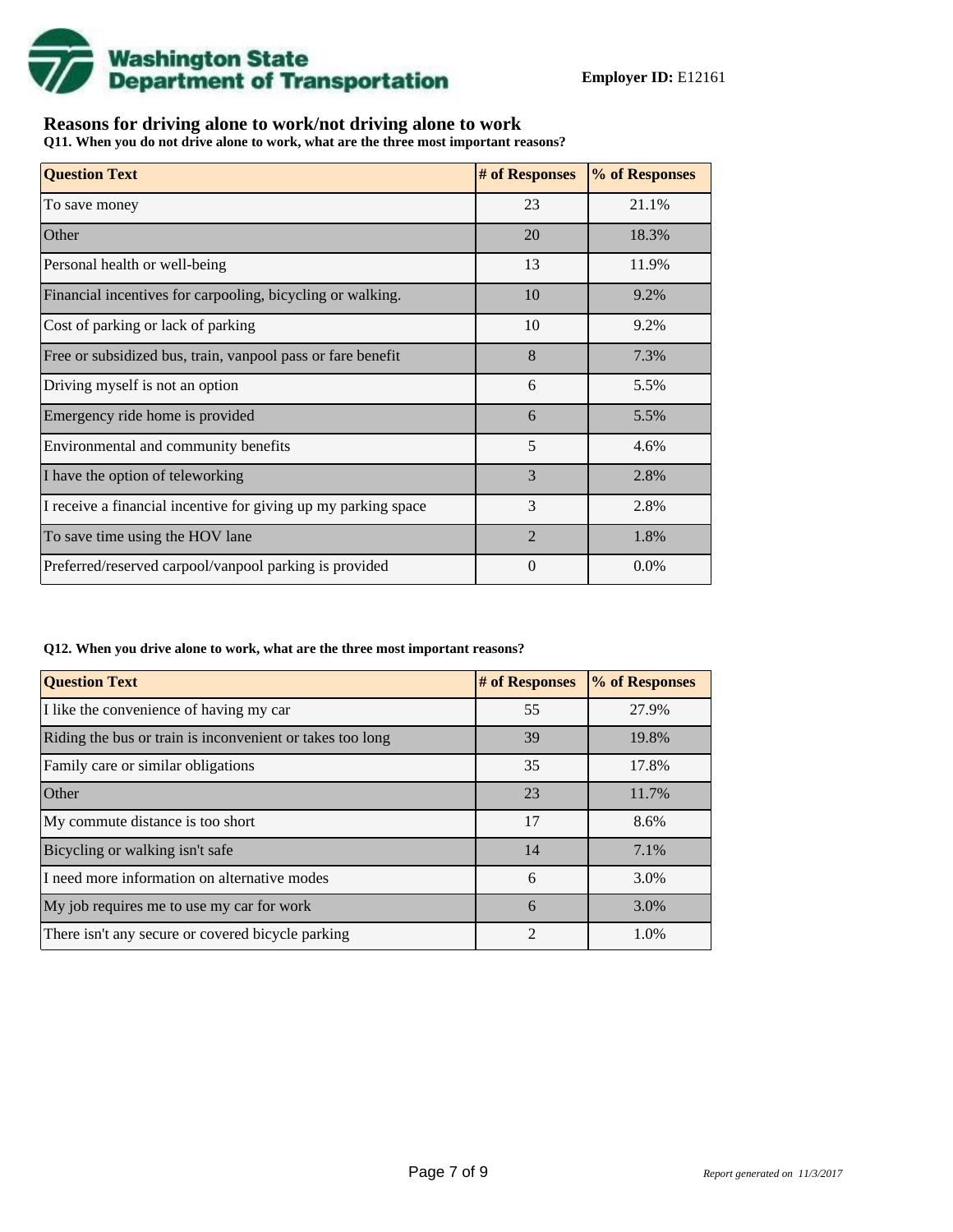

# **Commute Mode By ZipCode for All Employees**

**Q6. What is your home zip code?**

|               |                        |                     | <b>Weekly Count of Trips By Mode</b> |                  |                  |                  |                  |                  |                  |                  |                  |                  |                     |                  |                  |
|---------------|------------------------|---------------------|--------------------------------------|------------------|------------------|------------------|------------------|------------------|------------------|------------------|------------------|------------------|---------------------|------------------|------------------|
| Home Zip code | <b>Total Employees</b> | Employee Percentage | <b>Drive Alone</b>                   | Carpool          | <b>Vanpool</b>   | Motorcycle       | <b>Bus</b>       | Train            | <b>Bike</b>      | <b>Walk</b>      | Telework         | <b>CWW</b>       | Ferry (Car/Van/Bus) | Ferry (walk-on)  | <b>Other</b>     |
| 98501         | 10                     | 12.35%              | 40                                   | $\boldsymbol{0}$ | $\boldsymbol{0}$ | $\mathbf{1}$     | 5                | $\boldsymbol{0}$ | $\overline{0}$   | $\boldsymbol{0}$ | $\boldsymbol{0}$ | $\boldsymbol{0}$ | $\boldsymbol{0}$    | $\boldsymbol{0}$ | 5                |
| 98502         | $\overline{7}$         | 8.64%               | 22                                   | $\boldsymbol{0}$ | $\boldsymbol{0}$ | $\boldsymbol{0}$ | 12               | $\boldsymbol{0}$ | $\overline{0}$   | $\mathbf{1}$     | $\mathbf{0}$     | $\boldsymbol{0}$ | $\boldsymbol{0}$    | $\boldsymbol{0}$ | $\boldsymbol{0}$ |
| 98512         | $\overline{7}$         | 8.64%               | 33                                   | $\boldsymbol{0}$ | $\boldsymbol{0}$ | $\boldsymbol{0}$ | $\boldsymbol{0}$ | $\boldsymbol{0}$ | $\boldsymbol{0}$ | $\boldsymbol{0}$ | $\boldsymbol{0}$ | $\,1\,$          | $\boldsymbol{0}$    | $\boldsymbol{0}$ | $\boldsymbol{0}$ |
| 98513         | $\overline{7}$         | 8.64%               | 34                                   | $\boldsymbol{0}$ | $\boldsymbol{0}$ | $\overline{0}$   | $\boldsymbol{0}$ | $\boldsymbol{0}$ | $\overline{0}$   | $\boldsymbol{0}$ | $\mathbf{0}$     | $\mathbf{1}$     | $\boldsymbol{0}$    | $\boldsymbol{0}$ | $\sqrt{2}$       |
| 98503         | $\sqrt{6}$             | 7.41%               | 29                                   | $\boldsymbol{0}$ | $\boldsymbol{0}$ | $\boldsymbol{0}$ | $\boldsymbol{0}$ | $\boldsymbol{0}$ | $\boldsymbol{0}$ | $\boldsymbol{0}$ | $\boldsymbol{0}$ | $\,1\,$          | $\boldsymbol{0}$    | $\boldsymbol{0}$ | $\boldsymbol{0}$ |
| 98506         | 6                      | 7.41%               | 19                                   | $\mathbf{1}$     | $\boldsymbol{0}$ | $\mathbf{0}$     | $\boldsymbol{0}$ | $\boldsymbol{0}$ | $\overline{4}$   | $\boldsymbol{0}$ | $\boldsymbol{0}$ | $\boldsymbol{0}$ | $\boldsymbol{0}$    | $\boldsymbol{0}$ | $\boldsymbol{0}$ |
| 98557         | $\overline{4}$         | 4.94%               | 19                                   | $\boldsymbol{0}$ | $\boldsymbol{0}$ | $\boldsymbol{0}$ | $\boldsymbol{0}$ | $\boldsymbol{0}$ | $\boldsymbol{0}$ | $\boldsymbol{0}$ | $\boldsymbol{0}$ | $\boldsymbol{0}$ | $\boldsymbol{0}$    | $\boldsymbol{0}$ | $\boldsymbol{0}$ |
| 98579         | $\overline{4}$         | 4.94%               | 20                                   | $\boldsymbol{0}$ | $\boldsymbol{0}$ | $\mathbf{0}$     | $\boldsymbol{0}$ | $\boldsymbol{0}$ | $\overline{0}$   | $\boldsymbol{0}$ | $\boldsymbol{0}$ | $\boldsymbol{0}$ | $\boldsymbol{0}$    | $\boldsymbol{0}$ | $\boldsymbol{0}$ |
| 98584         | $\overline{4}$         | 4.94%               | 14                                   | $\boldsymbol{0}$ | $\boldsymbol{0}$ | $\boldsymbol{0}$ | 5                | $\boldsymbol{0}$ | $\boldsymbol{0}$ | $\boldsymbol{0}$ | $\boldsymbol{0}$ | $\,1\,$          | $\boldsymbol{0}$    | $\boldsymbol{0}$ | $\boldsymbol{0}$ |
| 98532         | $\overline{3}$         | 3.70%               | 14                                   | $\boldsymbol{0}$ | $\boldsymbol{0}$ | $\mathbf{0}$     | $\boldsymbol{0}$ | $\boldsymbol{0}$ | $\overline{0}$   | $\boldsymbol{0}$ | $\boldsymbol{0}$ | $\mathbf{1}$     | $\boldsymbol{0}$    | $\boldsymbol{0}$ | $\boldsymbol{0}$ |
| 98516         | $\overline{2}$         | 2.47%               | 10                                   | $\boldsymbol{0}$ | $\boldsymbol{0}$ | $\boldsymbol{0}$ | $\boldsymbol{0}$ | $\boldsymbol{0}$ | $\boldsymbol{0}$ | $\boldsymbol{0}$ | $\boldsymbol{0}$ | $\boldsymbol{0}$ | $\boldsymbol{0}$    | $\boldsymbol{0}$ | $\boldsymbol{0}$ |
| 98531         | $\overline{2}$         | 2.47%               | 10                                   | $\boldsymbol{0}$ | $\boldsymbol{0}$ | $\mathbf{0}$     | $\boldsymbol{0}$ | $\boldsymbol{0}$ | $\overline{0}$   | $\boldsymbol{0}$ | $\boldsymbol{0}$ | $\boldsymbol{0}$ | $\boldsymbol{0}$    | $\boldsymbol{0}$ | $\boldsymbol{0}$ |
| 98580         | $\overline{2}$         | 2.47%               | $\sqrt{5}$                           | 5                | $\boldsymbol{0}$ | $\boldsymbol{0}$ | $\boldsymbol{0}$ | $\boldsymbol{0}$ | $\boldsymbol{0}$ | $\boldsymbol{0}$ | $\boldsymbol{0}$ | $\boldsymbol{0}$ | $\boldsymbol{0}$    | $\boldsymbol{0}$ | $\boldsymbol{0}$ |
| 98589         | $\overline{2}$         | 2.47%               | 9                                    | $\boldsymbol{0}$ | $\boldsymbol{0}$ | $\mathbf{0}$     | $\boldsymbol{0}$ | $\boldsymbol{0}$ | $\overline{0}$   | $\boldsymbol{0}$ | $\boldsymbol{0}$ | $\,1\,$          | $\boldsymbol{0}$    | $\boldsymbol{0}$ | $\boldsymbol{0}$ |
| 98596         | $\overline{2}$         | 2.47%               | $\sqrt{5}$                           | $\boldsymbol{0}$ | $\boldsymbol{0}$ | $\boldsymbol{0}$ | $\boldsymbol{0}$ | $\boldsymbol{0}$ | $\boldsymbol{0}$ | $\boldsymbol{0}$ | $\boldsymbol{0}$ | $\boldsymbol{0}$ | $\boldsymbol{0}$    | $\boldsymbol{0}$ | $\boldsymbol{0}$ |
| 98597         | $\overline{2}$         | 2.47%               | 10                                   | $\boldsymbol{0}$ | $\boldsymbol{0}$ | $\boldsymbol{0}$ | $\boldsymbol{0}$ | $\boldsymbol{0}$ | $\boldsymbol{0}$ | $\boldsymbol{0}$ | $\boldsymbol{0}$ | $\boldsymbol{0}$ | $\boldsymbol{0}$    | $\boldsymbol{0}$ | $\boldsymbol{0}$ |
| 98001         | $\mathbf{1}$           | 1.23%               | $5\overline{)}$                      | $\mathbf{0}$     | $\boldsymbol{0}$ | $\boldsymbol{0}$ | $\boldsymbol{0}$ | $\boldsymbol{0}$ | $\mathbf{0}$     | $\boldsymbol{0}$ | $\mathbf{0}$     | $\boldsymbol{0}$ | $\boldsymbol{0}$    | $\boldsymbol{0}$ | $\boldsymbol{0}$ |
| 98237         | $\mathbf{1}$           | 1.23%               | $\overline{3}$                       | $\mathbf{0}$     | $\mathbf{0}$     | $\overline{0}$   | $\boldsymbol{0}$ | $\boldsymbol{0}$ | $\mathbf{0}$     | $\mathbf{0}$     | $\mathbf{0}$     | $\boldsymbol{0}$ | $\boldsymbol{0}$    | $\boldsymbol{0}$ | $\overline{0}$   |
| 98387         | $\mathbf{1}$           | 1.23%               | $\overline{4}$                       | $\mathbf{0}$     | $\boldsymbol{0}$ | $\boldsymbol{0}$ | $\boldsymbol{0}$ | $\boldsymbol{0}$ | $\mathbf{0}$     | $\mathbf{0}$     | $\boldsymbol{0}$ | $\boldsymbol{0}$ | $\boldsymbol{0}$    | $\boldsymbol{0}$ | $\mathbf{1}$     |
| 98445         | $\mathbf{1}$           | 1.23%               | 5                                    | $\mathbf{0}$     | $\boldsymbol{0}$ | $\boldsymbol{0}$ | $\boldsymbol{0}$ | $\boldsymbol{0}$ | $\boldsymbol{0}$ | $\mathbf{0}$     | $\mathbf{0}$     | $\boldsymbol{0}$ | $\boldsymbol{0}$    | $\boldsymbol{0}$ | $\boldsymbol{0}$ |
| 98498         | $\mathbf{1}$           | 1.23%               | 5                                    | $\mathbf{0}$     | $\boldsymbol{0}$ | $\boldsymbol{0}$ | $\boldsymbol{0}$ | $\boldsymbol{0}$ | $\mathbf{0}$     | $\mathbf{0}$     | $\boldsymbol{0}$ | $\boldsymbol{0}$ | $\boldsymbol{0}$    | $\boldsymbol{0}$ | $\boldsymbol{0}$ |
| 98519         | $\mathbf{1}$           | 1.23%               | $5\overline{)}$                      | $\mathbf{0}$     | $\boldsymbol{0}$ | $\boldsymbol{0}$ | $\boldsymbol{0}$ | $\boldsymbol{0}$ | $\boldsymbol{0}$ | $\mathbf{0}$     | $\mathbf{0}$     | $\boldsymbol{0}$ | $\boldsymbol{0}$    | $\boldsymbol{0}$ | $\boldsymbol{0}$ |
| 98556         | $\mathbf{1}$           | 1.23%               | 5                                    | $\mathbf{0}$     | $\boldsymbol{0}$ | $\mathbf{0}$     | $\boldsymbol{0}$ | $\boldsymbol{0}$ | $\mathbf{0}$     | $\boldsymbol{0}$ | $\boldsymbol{0}$ | $\boldsymbol{0}$ | $\boldsymbol{0}$    | $\boldsymbol{0}$ | $\boldsymbol{0}$ |
| 98565         | $\mathbf{1}$           | 1.23%               | $5\overline{)}$                      | $\mathbf{0}$     | $\boldsymbol{0}$ | $\boldsymbol{0}$ | $\boldsymbol{0}$ | $\boldsymbol{0}$ | $\boldsymbol{0}$ | $\boldsymbol{0}$ | $\mathbf{0}$     | $\boldsymbol{0}$ | $\boldsymbol{0}$    | $\boldsymbol{0}$ | $\boldsymbol{0}$ |
| 98568         | $\mathbf{1}$           | 1.23%               | 5                                    | $\mathbf{0}$     | $\boldsymbol{0}$ | $\boldsymbol{0}$ | $\boldsymbol{0}$ | $\boldsymbol{0}$ | $\mathbf{0}$     | $\mathbf{0}$     | $\boldsymbol{0}$ | $\boldsymbol{0}$ | $\boldsymbol{0}$    | $\boldsymbol{0}$ | $\mathbf{0}$     |
| 98611         | $\,1$                  | 1.23%               | $\overline{4}$                       | $\boldsymbol{0}$ | $\boldsymbol{0}$ | $\boldsymbol{0}$ | $\boldsymbol{0}$ | $\boldsymbol{0}$ | $\boldsymbol{0}$ | $\boldsymbol{0}$ | $\boldsymbol{0}$ | $\boldsymbol{0}$ | $\boldsymbol{0}$    | $\boldsymbol{0}$ | $\boldsymbol{0}$ |